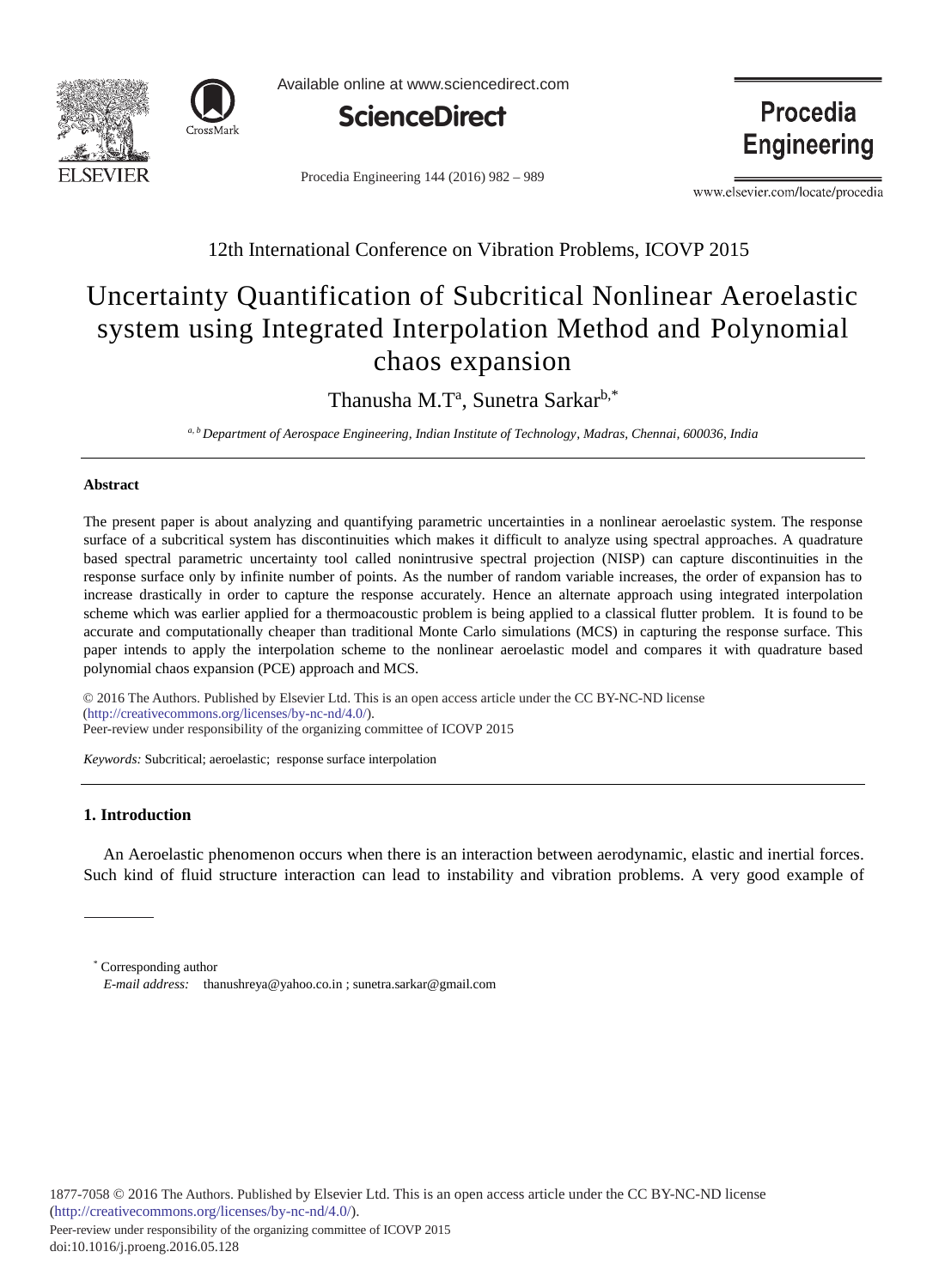dynamic aeroelasticity would be flutter. Flutter is determined from conditions which give either a divergent or limited amplitude response[1]. For a simplified linear system there exists a critical reduced velocity or flutter point at which the system becomes unstable and undergoes divergent oscillations, leading to failure of the structure<sup>[2]</sup>. In a real case situation, flutter problems can be solved by taking nonlinearity into consideration. Breitbach [3] has investigated various kinds of nonlinearities that can affect an aircraft structure, which are distributed and concentrated nonlinearities. The flutter point of the system change when uncertainty is introduced and hence play an important role in designing aircraft wings and control surfaces. Generally, uncertainties are divided into two categories; aleatory and epistemic[4,5]. Aleatory uncertainty represents the inherent randomness in the system parameter and is irreducible whereas epistemic uncertainty describes subjectivity, ignorance or lack of information in any phase of the modeling process. It is reducible because it can be decreased with an increased knowledge or by collecting more data. Uncertainties in an aeroelastic system include system modeling, measurement inaccuracies, structural properties and operating environment. Among these uncertainties, randomness in structural properties and operating environment come under aleatory category. The present study focuses on interaction of nonlinearities of aeroelastic systems with parametric uncertainties.

The effect of freeplay, hysteresis and cubic nonlinearities on flutter was initially investigated by Woolston et al., [6] using analog computing and wind tunnel experiments. Structural nonlinearities typically arise from freeplay at the interconnections between different components, worn hinges, loose linkages etc. Limit Cycle Oscillations (LCO) and chaotic motions were reported in experiments with freeplay in pitch using low speed wind tunnel [7,8]. According to Tang and Dowell, for nonlinear systems the flutter instability behavior not only depends on structural and aerodynamic parameters but also on initial conditions [7].

Cubic nonlinearities in 2 degree-of-freedom (2DOF) aerofoil change the behavior of the system at flutter point. For a hard spring, the nonlinear flutter boundary is independent of initial conditions. Instead of divergent flutter, a limit cycle oscillation occurs for velocities greater than the flutter speed. For a soft spring, it was found that the initial condition can trigger oscillations below the linear flutter speed. Lee et al. [9–11] has illustrated the destabilizing effect of a soft spring which shows that flutter can be induced at a velocity below the linear flutter velocity .

Uncertainty quantification method is selected based on the information available about the uncertain parameters. This information can be acquired through data-bases, experiments, expert knowledge etc. If the probability distribution of the uncertain parameter is known, then the response of the system can be determined by using the theory of probability and random process[12]. This idea is implemented in methods such as Monte Carlo simulation, spectral methods, response surface method etc. The polynomial chaos expansion is a spectral method in which the input is represented by employing orthogonal polynomial as the basis in a random space [13,14]. A classical Galerkin-PCE approach which is intrusive in nature modifies the governing equations to a coupled form in terms of chaos coefficients. This increases the complexity of the system and becomes computationally expensive. To reduce the intricacy several uncoupled variants of polynomial chaos expansion such as probabilistic collocation method by Loeven et al.[15] is used, where the problem is collocated at Gauss quadrature points in the probability space. The deterministic runs were then performed at these collocation points which resulted in an exponentially fast convergence [16,17]. For multiple random variables, the collocation grids are constructed using tensor product of the one-dimensional grid. This increases the number of collocation points and as an alternative, sparse grid collocation approach was implemented [18–20].

The nonlinear aeroelastic system considered here exhibits subcritical bifurcation with a discontinuous behavior in the response surface. Similar kind of a system was solved by B-Spline interpolation technique by Millman et al.[21], but it smoothened out the discontinuities by drawing piecewise linear B-splines giving erroneous response. Hence an integrated interpolation scheme which uses a combination of linear and proximal interpolations is employed [22]. It is based on equi-probable nodes, which uses the idea of equal probability of the nodes giving least error. This scheme is non intrusive and can be applied to any number of random dimensions.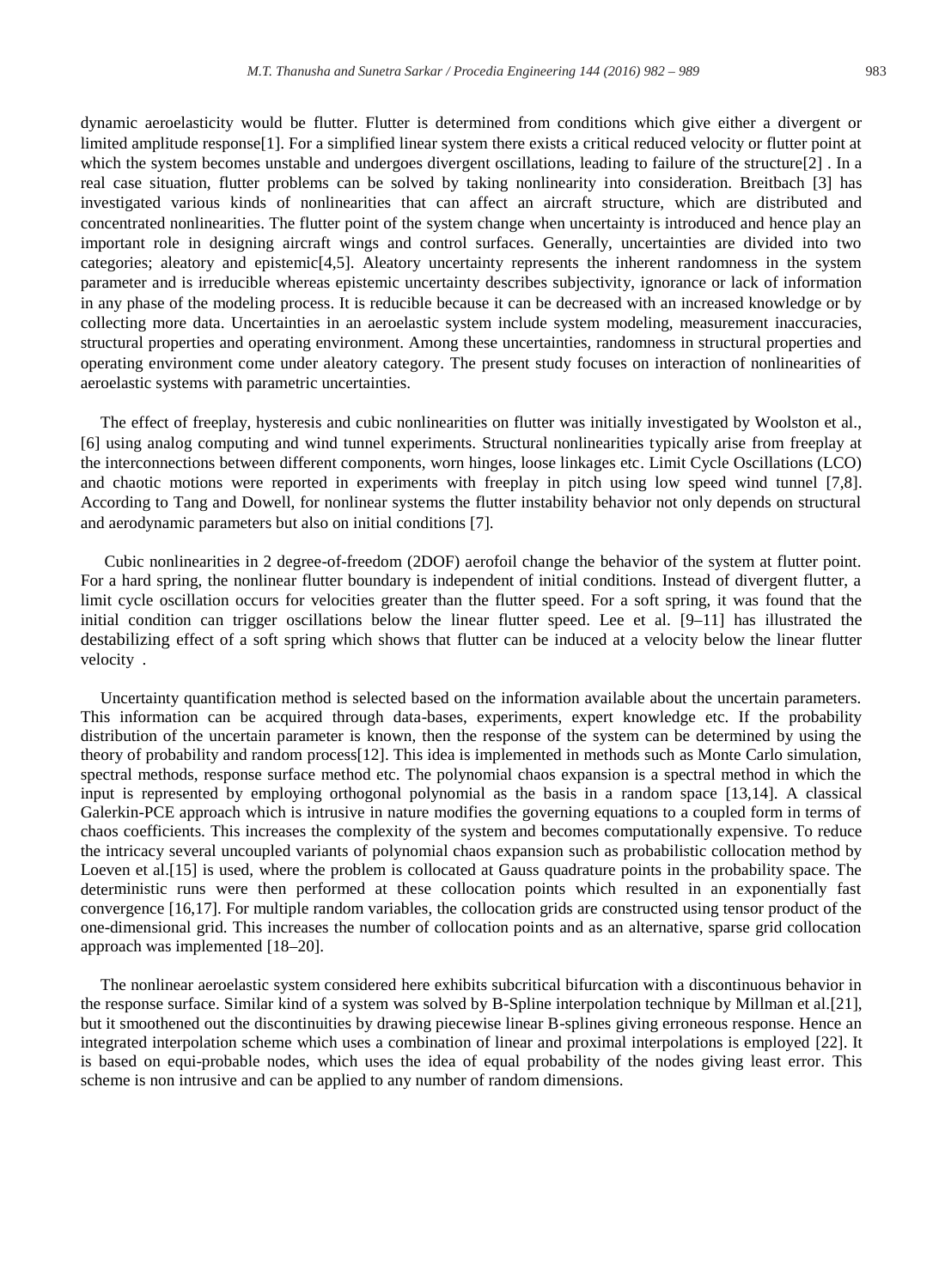#### **2. Methodology**

The nonlinear aeroelastic system used for the simulation is shown in Fig. 1:



Fig. 1. The schematic of an aerofoil with pitch  $(\alpha)$  and plunge (h) degrees-of-freedom

The governing equations for a nonlinear aeroelastic system used for the simulation are [9]:

$$
\xi'' + x_a \alpha'' + 2\zeta_{\xi} \frac{\bar{\omega}}{U^*} \xi' + \left(\frac{\bar{\omega}}{U^*}\right)^2 (\xi) = -\frac{1}{\pi\mu} C_L(\tau)
$$
\n(1)

$$
\frac{x_{\alpha}}{r_{\alpha}}\xi^{\prime\prime}+\alpha^{\prime\prime}+2\frac{\zeta_{\alpha}}{U^{*}}\alpha^{\prime}+\left(\frac{1}{U^{*}}\right)^{2}\left(\alpha+\beta_{\alpha}\alpha^{3}+\gamma_{\alpha}\alpha^{5}\right)=\frac{2}{\pi\mu r_{\alpha}^{2}}C_{M}(\tau)
$$
\n(2)

where  $\xi = h/b$  is the non-dimensional plunge displacement of the elastic axis,  $\beta_{\alpha}$  is the ratio of cubic spring constant to linear spring constant in pitch. The response i.e.,  $\alpha$  (radians) gives supercritical Hopf bifurcation when  $\beta_{\alpha}$  is positive whereas for softening nonlinearity the response gives subcritical bifurcation.  $r_{\alpha}$  is the radius of gyration about the elastic axis,  $\zeta_{\xi}$  and  $\zeta_{\alpha}$  are the viscous damping co-efficients in plunge and pitch respectively. The elastic axis is located at a distance a<sub>h</sub>b from the mid-chord and the centre of mass is located at a distance  $x_a$ b from the elastic axis. In the above equation  $U^* = \overline{U}/(b\omega_\alpha)$  is the nondimensional velocity or reduced velocity.  $\overline{\omega} = \omega_\xi/\omega_\alpha$ where  $\omega_{\rm g}$  and  $\omega_{\alpha}$  are the uncoupled plunging and pitching modes natural frequencies. The (') denotes differentiation with respect to nondimensional time  $\tau$  defined as  $\tau = Ut/b$ .  $C_L(\tau)$  and  $C_M(\tau)$  are the lift and pitching moment coefficients whose expression is given by Fung [23]; they contain indicial integral forms in terms of Wagner's functions and are transformed into a set of eight ODEs in time domain. The parameters and the nondimensionalization used here are as shown in Lee et al. [9].

While dealing with subcritical systems, the response tends to diverge beyond bifurcation point for any initial conditions except  $\alpha_0 = 0$ , hence to regain the stability and understand the system better, a fifth order nonlinearity is applied in pitching mode for the present study.

### **3. Simulation methods**

Here a 2DOF subcritical aeroelastic system is simulated using Monte Carlo method, polynomial chaos method and integrated interpolation scheme. The deterministic non-dimensional linear flutter velocity for the system was found to be 6.2865. When nonlinearity was induced in the system using a soft cubic spring in pitch, the response became unstable beyond the same reduced velocity as the linear flutter velocity. This behavior was also reported by Lee et al. [9], thus validating the present deterministic code. The bifurcation behavior of the response is shown in figure 2 for varying nondimensional velocity U\* as the bifurcation parameter. The value of fifth order spring coefficient was chosen such that the response does not go beyond stall angle and simulation was fixed at  $\beta_{\alpha} = -3$  to ensure subcritical behavior. It includes all the possible values of initial conditions and is found that for certain initial conditions the system gives damped response and for others it gives limit cycle oscillations. As the velocity is increased, the response went from damped to LCO at U\* equal to 6.2865 which was same as linear bifurcation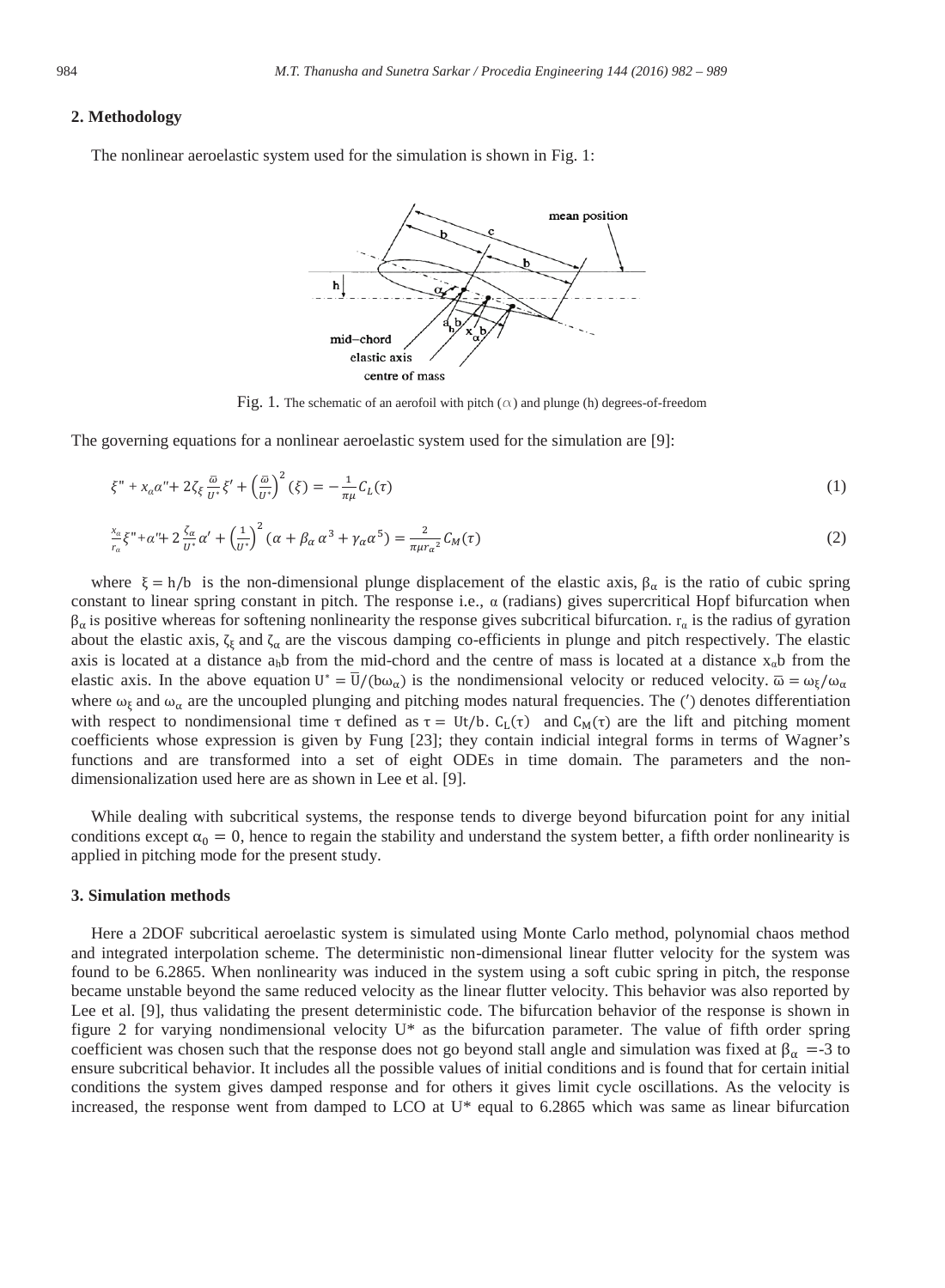velocity. When the system was forced to bring down the response from LCO to stable solution by decreasing the velocity, the bifurcation point moved to 6.16. This kind of hysteresis is observed in the simulation and was found in experiments conducted by Bunton and Denagri [24]. In the figure, A-B is the stable branch in which any initial condition will give damped behavior; C-D depends on initial condition and goes to limit cycle oscillations (LCO). The branch B-C (hypothetical branch) marks the unstable LCO of the subcritical Hopf bifurcation behavior. Therefore the subcritical region lies in between these two points (B-C) which can give two stable solutions depending on the initial condition.



Fig. 2. Bifurcation diagram of a 2DOF subcritical system for  $\beta_{\alpha} = -3$ 

#### *3.1. Polynomial Chaos Expansion*

As the reference for the present study, Monte Carlo simulations (MCS) are used for both polynomial chaos expansion and integrated interpolation scheme. MCS is carried out for two single random variable cases; cubic spring constant ( $\beta_{\alpha}$ ) and initial condition ( $\alpha_{0}$ ) and for two random variables ( $\beta_{\alpha}$  and  $\alpha_{0}$ ). These parameters are assumed to be independent Gaussian random variables. The accuracy of this method depends on the number of samples hence time, computational power and memory required for the iterations are more [25,26]. A non-intrusive projection method of polynomial chaos expansion method was useful in getting accurate results in the case of supercritical Hopf bifurcation which has continuous change in response. Time required for this simulation was drastically less when compared to MCS. Here probabilistic Hermite polynomial is used for approximating Gaussian input random variable. According to the order of the polynomial  $(p)$ ,  $(p+1)$  collocation points are found through Gauss Hermite quadrature rule. Deterministic runs are performed on these points in the governing equations and are used to find the polynomial coefficients  $\hat{\alpha}(x, t)$  through the projection formula. After which, the final response is expanded through the series:

$$
R(x, t, \xi) = \sum_{i=0}^{n} \widehat{\alpha}(x, t) \varphi_i(\xi)
$$
\n(3)

where  $\varphi$  is the probabilistic hermite polynomial and  $\xi$  is the standard normal random variable used for calculating the input parameter. The number of terms in the expansion (n) is given by

$$
n = \frac{(p+1)!}{p!!!}
$$
 (4)

where I is the number of random variables. MCS were carried out for 10,000 samples in order to predict the behavior and is used as a reference solution. Fig. 3 shows both MCS and PCE simulations for a subcritical system. The response surface by MCS is shown in Fig. 3(a); the sharp changes in the response between the damped solution and the LCO can be clearly seen. It has also been captured well in the cumulative distribution function (CDF) plot presented in Fig. 3(b). Fig. 3(c) and 3(d) shows response  $\alpha$  (radians) and CDF using PCE. The polynomial order chosen for the simulation was 25 with 26 collocation points. Fig. 3(c) shows an oscillatory behavior in the limited amplitude responses which are not characteristic of the system and does not change much by increasing the polynomial order. The collocation points are out of the physical boundary of the system while using Hermite quadrature which gives unrealistic solution. The increasing slope in Fig. 3(d) shows varying LCO values which are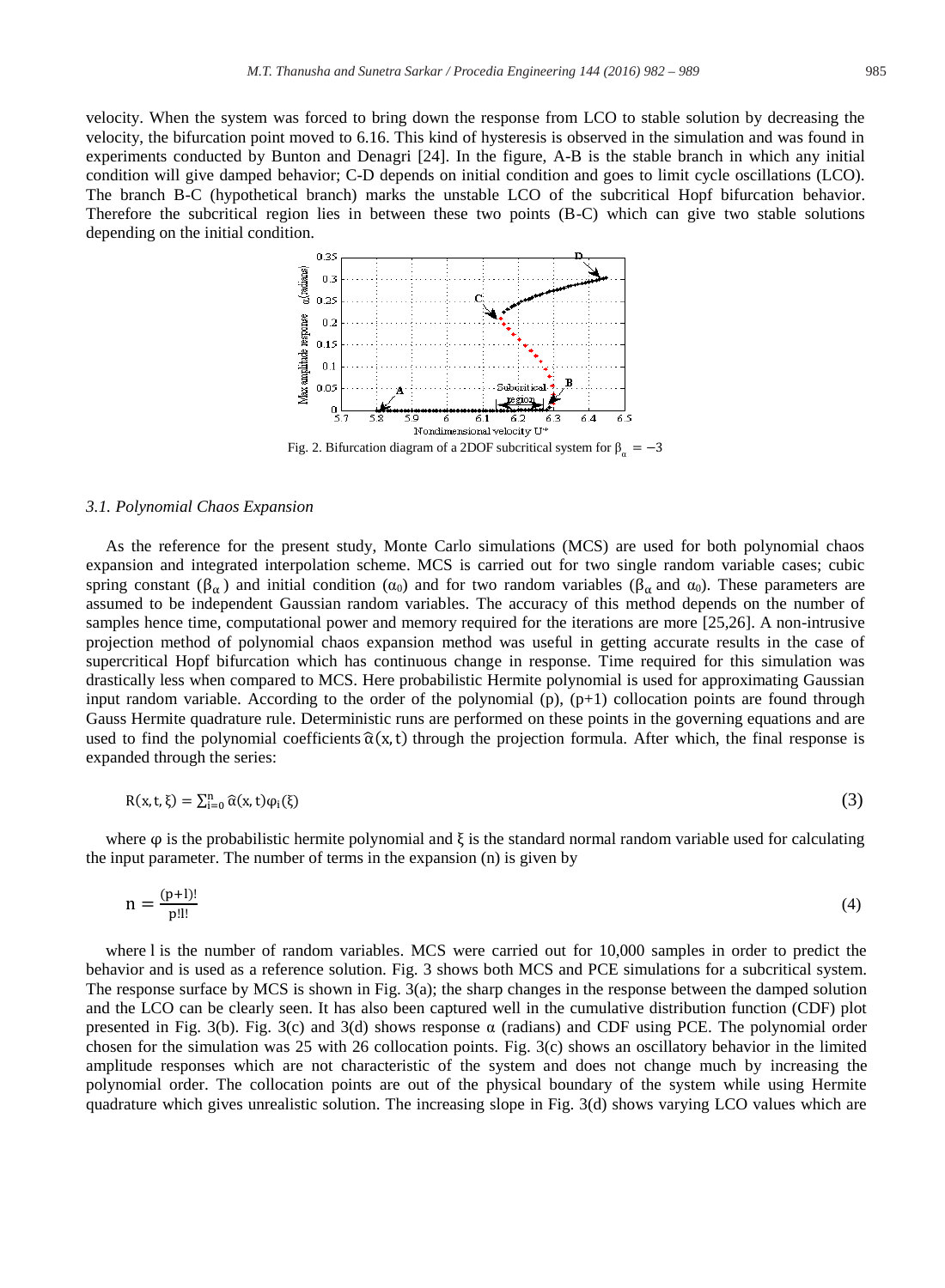not feasible in subcritical systems. In order to capture the discontinuity, large number of chaos expansion terms is required which increases the polynomial order to infinity. But still it can be seen that the response is captured only partially and fails to predict the discontinuous nature of the system. Hence another alternative approach based on interpolation technique was used to capture the discontinuities of the subcritical system more accurately and efficiently.



Fig 3.(a) maximum amplitude of the response for random initial condition α0 using MCS (b) cumulative distribution function (CDF) of the response using MCS (c) maximum amplitude of the response for random initial condition α0 using PCE (d) cumulative distribution function (CDF) of the response using PCE

#### *3.2. Integrated Interpolation Scheme (IIS)*

Because of the above flaws in PCE an algorithm based on interpolation which uses a combination of linear and proximal interpolation is used. In nearest neighbour or proximal interpolation the value at a particular response point is the value of the nearest response grid point. This ensures that the output remains as characteristic of the system and hence it is specifically used in the discontinuous region. Linear interpolation is applied at all the other regions of the subcritical system. A key element of this method is the use of equiprobable nodes, on which deterministic runs are performed and then interpolation scheme is applied. As the number of nodes required for IIS scheme is less, it drives the simulation faster, thus giving an advantage over Monte Carlo simulation and can be used for multirandom variables.

#### *3.2.1 Equiprobable nodes*

The interpolation nodes used for IIS are equiprobable nodes. To obtain the nodes let's consider a Gaussian input distribution whose interval lies between  $-\infty$  to  $+\infty$ . But 99% of the data lies between the ranges -4 to +4 of the Gaussian probability density function:

$$
\left(\frac{1}{\sqrt{2\pi}}\right)^2 \int_{-4}^4 \int_{-4}^4 e^{-\left(\frac{\xi_1^2 + \xi_2^2}{2}\right)} d\xi_1 d\xi_2 = 0.9991
$$
\n<sup>(5)</sup>

Hence -4 to 4 interval is selected for the single random variable and for two random variable case  $\xi_1$  and  $\xi_2$ . The area of the probability distribution curve of the standard normal variable is then divided into equal number of parts and the abscissa corresponding to the interval gives the location of the equiprobable nodes. As the name suggests the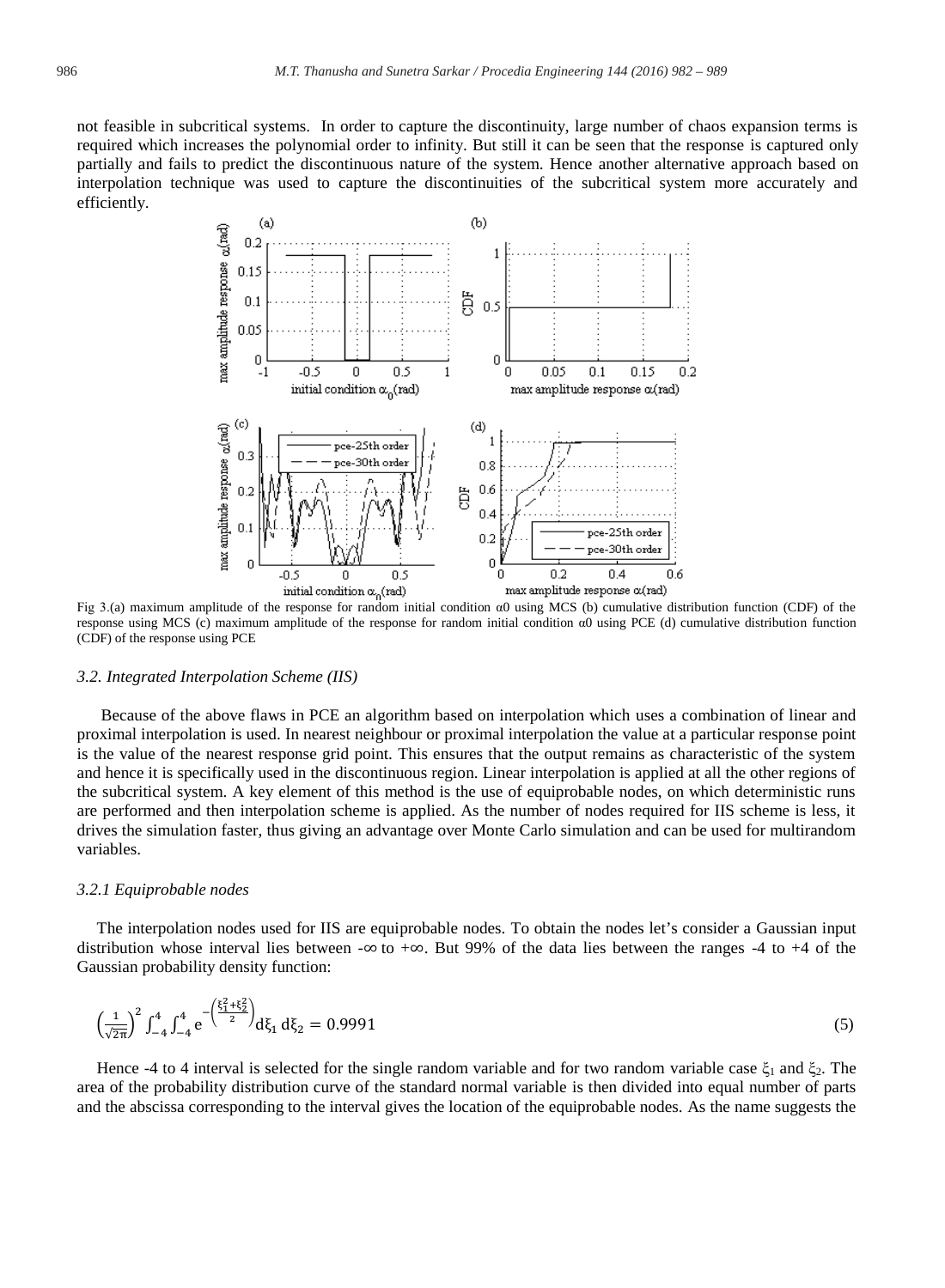equiprobable node confirms that the probability of a given set of random numbers lying in any of the node intervals is the same. A random input has equal probability to lie in the interval of discontinuity or any other interval. This ensures that the nodes give best approximation of the response.

For a two dimensional random variable case a mesh grid of the same nodes are taken in each direction. Fig. 4(a) and 4(b) shows the mesh grid distribution of MCS and IIS respectively.



Fig. 4. (a) Samples of  $\beta_{\alpha}$  and  $\alpha_0$  for MCS (b) mesh grid of equiprobable nodes of  $\beta_{\alpha}$  and  $\alpha_0$ 

# **4. Results**

#### *4.1 Single random variable case*

The simulations are run for random initial pitch angle, for  $\tilde{\alpha} = 0$  and  $\sigma_{\alpha} = 0.2$ . Here proximal interpolation is used at the discontinuity and linear interpolation for the rest of the region respectively. The result can be further improved by increasing the number of nodes in the discontinuous region rather than increasing the number of equiprobable nodes. Thus the number of nodes required for the model was 20 with 10 additional collocation points at the region of discontinuity. The simulations were carried out for 6000 seconds to stabilize the response surface. The cumulative distribution function (CDF) and probability density function (PDF) of the response α(radians) for the present scheme are compared to the reference solution as shown in Fig. 5(a) and 5(b). The probability of the response (PDF) and CDF are found using histogram in Matlab. From Fig. 5(c) it can be seen that the system has both damped oscillation or zero amplitude and a limit cycle oscillation of 0.18radians or 10.3<sup>0</sup>. All the simulations were carried out with nondimensional velocity of 6.21 which is within the subcritical range. The time required to produce same result with integrated interpolated scheme was almost 1/100th of MCS.



Fig. 5. (a) CDF of response with 10000 MCS runs and IIS with 20 and 24 node interpolation (b) PDF of response with 10000 MCS runs and IIS (c) Response surface with 10000 MCS runs and IIS

Similar to  $\alpha_0$ , the softening cubic spring constant  $\beta_\alpha$  is assumed to be random and of Gaussian distribution. Simulations are carried out with mean value of  $\beta_{\alpha}$  as -3 and standard deviation as 0.3 respectively for constant initial pitch angle of 11deg to ensure that LCO has developed. All the other parameters are same as the previous case. Here 26 equiprobable nodes were required in order to match the reference solution. From Fig. 6(a) and 6(b) it can seen that the maximum amplitude of the response varies with  $\beta_{\alpha}$  hence the number of nodes required to capture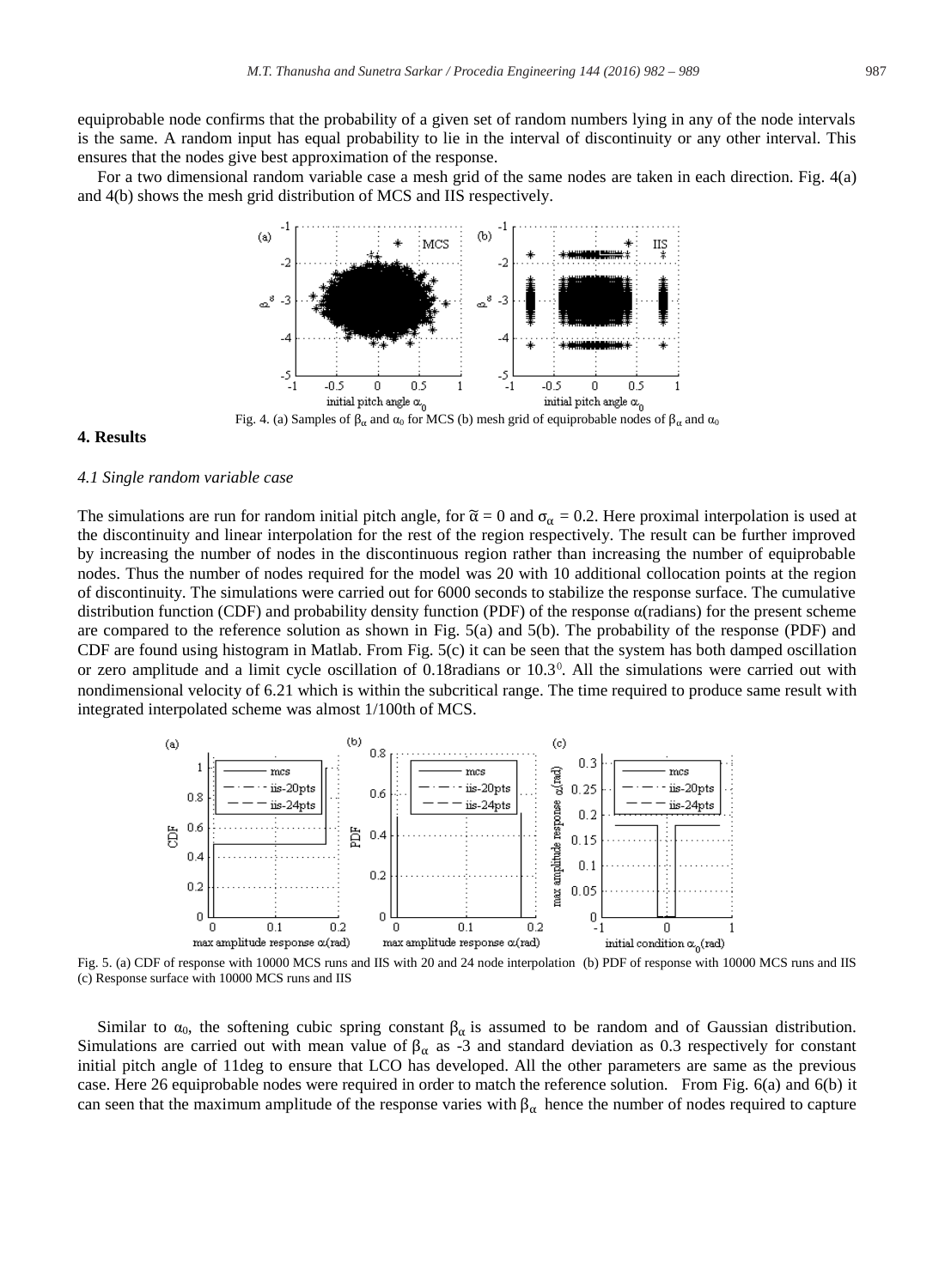the response has increased slightly than initial condition ( $\alpha_0$ ) case. Again 10 additional collocation points were added for a better approximation of the discontinuous region as shown in Fig. 6(c). Since the deterministic runs are performed only at these nodes, the time taken for this simulation was almost same as the previous case. The PDF shows two peaks where the first one represent the stable solution and the second peak forms a Gaussian curve, due to varying stable periodic response. Good agreement has been achieved between MCS and IIS.



Fig. 6.( a) CDF of response with 10000 MCS runs and IIS with 26 and 30 node interpolation (b) PDF of response with 10000 MCS runs and IIS (c) Response surface with MCS and IIS

#### *4.2 Two random variable case*

Here the initial pitch angle and cubic spring constant in pitch are considered to be independent Gaussian random variables. The mean and standard deviation of the variables are same as the previous cases.



In this case 32 equiprobable nodes are used along  $\alpha_0$  and  $\beta_\alpha$  dimension and a mesh grid is formed for the